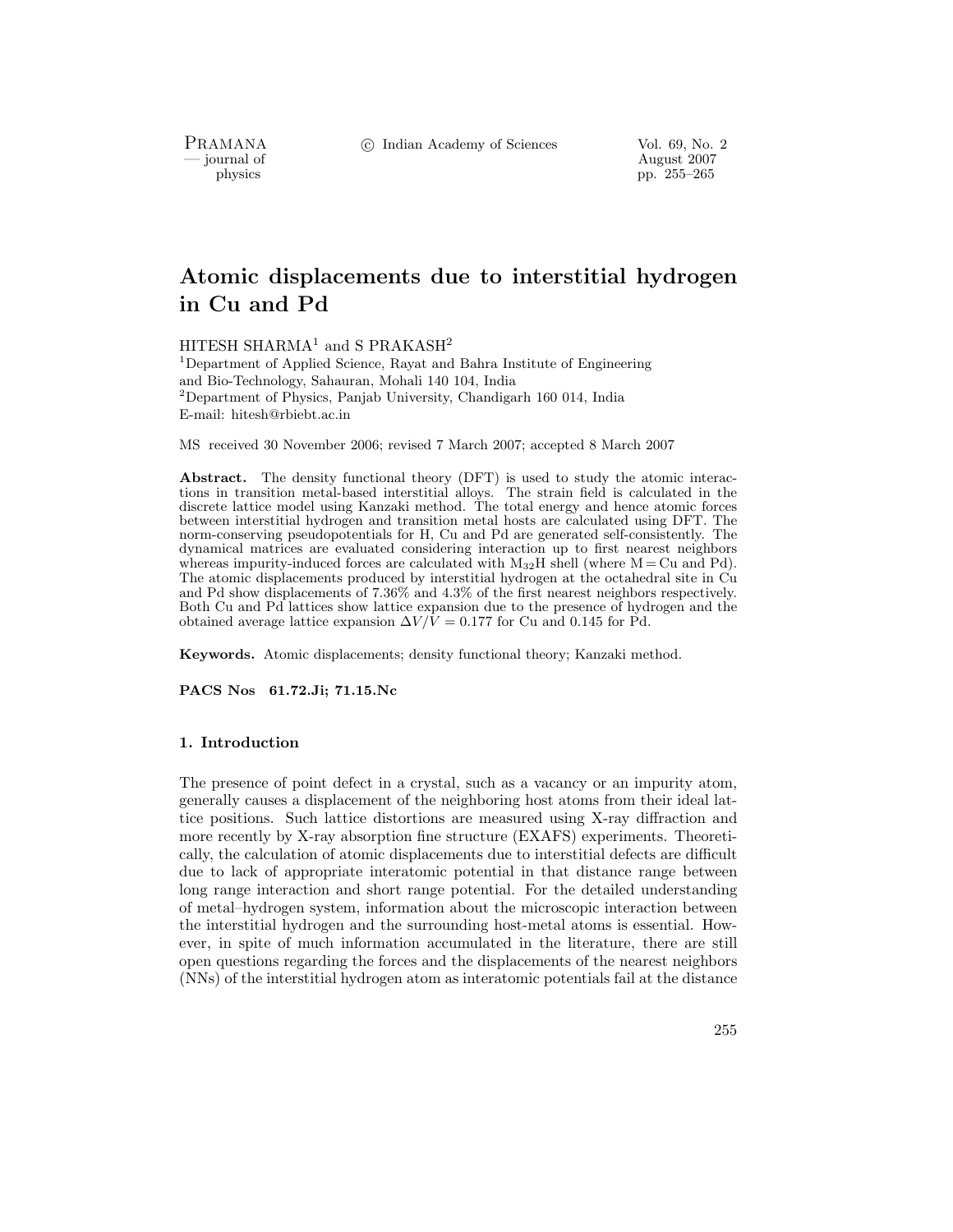where the interstitial atom occupies its position. The study of the interaction of interstitial hydrogen with Pd using first principle calculation, due to Elsasser *et al* [1] has helped in understanding the forces between the hydrogen and Pd atom and further the external force due to impurity atom in transition metals (TMs), could be calculated accurately from the total energy of the system using Hellmann– Feynman theorem [2]. This encourages us to study the interstitial alloys such as metal–hydrogen systems in detail using first principle calculations.

Total energy calculations and molecular dynamics simulations employing DFT are reliable tools for theoretical studies in condense matter physics and material science. A large number of their application in systems such as different molecules, bulk material and surfaces have proven the power of these methods in analyzing as well as predicting equilibrium and non-equilibrium properties. Self-consistent all-electron calculation of the total energy and electronic structure of the solids, are basis for carrying out the first principle computational calculations. The formalism due to Bockstedte *et al* [3] based on DFT, offers an accurate and efficient framework for treating the defects in TMs and the same has been used in the current work. In this formalism the calculation of total energy and the Kohn–Sham operator in a plane wave basis set is done by momentum space method [4]. The Kohn–Sham equations are solved using iterative schemes of Williams and Soler [5] and Payne *et al* [6]. The frozen core electrons are considered by norm-conserving pseudopotential in a fully separable form [7].

The aim of the present work is to study the TM-based interstitial alloys by calculating the interatomic forces due to interstitial hydrogen in TM host (Cu and Pd) using DFT, and subsequently use these forces to calculate the atomic displacements using discrete lattice static method  $[8-10]$ . The data obtained from these calculations are of vital importance to study the elastic and electronic properties of dilute alloys [11–13]. The plan of the paper is as follows: The theoretical methods, Kanzaki method and formalism to calculate external force using DFT, are described briefly in §2. The computational details of the calculation are described briefly in §3. The calculations and results are presented in §4 and are discussed in §5.

# **2. Theoretical methods**

#### 2.1 *Kanzaki method*

When an impurity is introduced in a perfect lattice, the lattice gets strained, and the host atoms move to new equilibrium positions  $\vec{R}_n = \vec{R}_n^0 + \vec{u}(\vec{R}_n^0)$ , where  $\vec{u}(\vec{R}_n^0)$ are the atomic displacements. The potential energy of the strained lattice under applied external forces is expanded in power series of the displacements which in the harmonic approximation is given as

$$
\Phi = \Phi_0 - \sum_{n,\alpha} u_{\alpha}(\vec{R}_n^0) F_{\alpha}(\vec{R}_n^0) + \frac{1}{2} \sum_{n,\alpha} \sum_{n',\beta} u_{\alpha}(\vec{R}_n^0) u_{\beta}(\vec{R}_{n'}^0) \phi_{\alpha\beta}(n, n'), (1)
$$

where  $\Phi_0$  is the potential energy of the perfect lattice,  $\vec{R}_n^0$  is the equilibrium position of the *n*th host atom and  $F_\alpha(\vec{R}_n^0)$  is the  $\alpha$  component of the external force applied on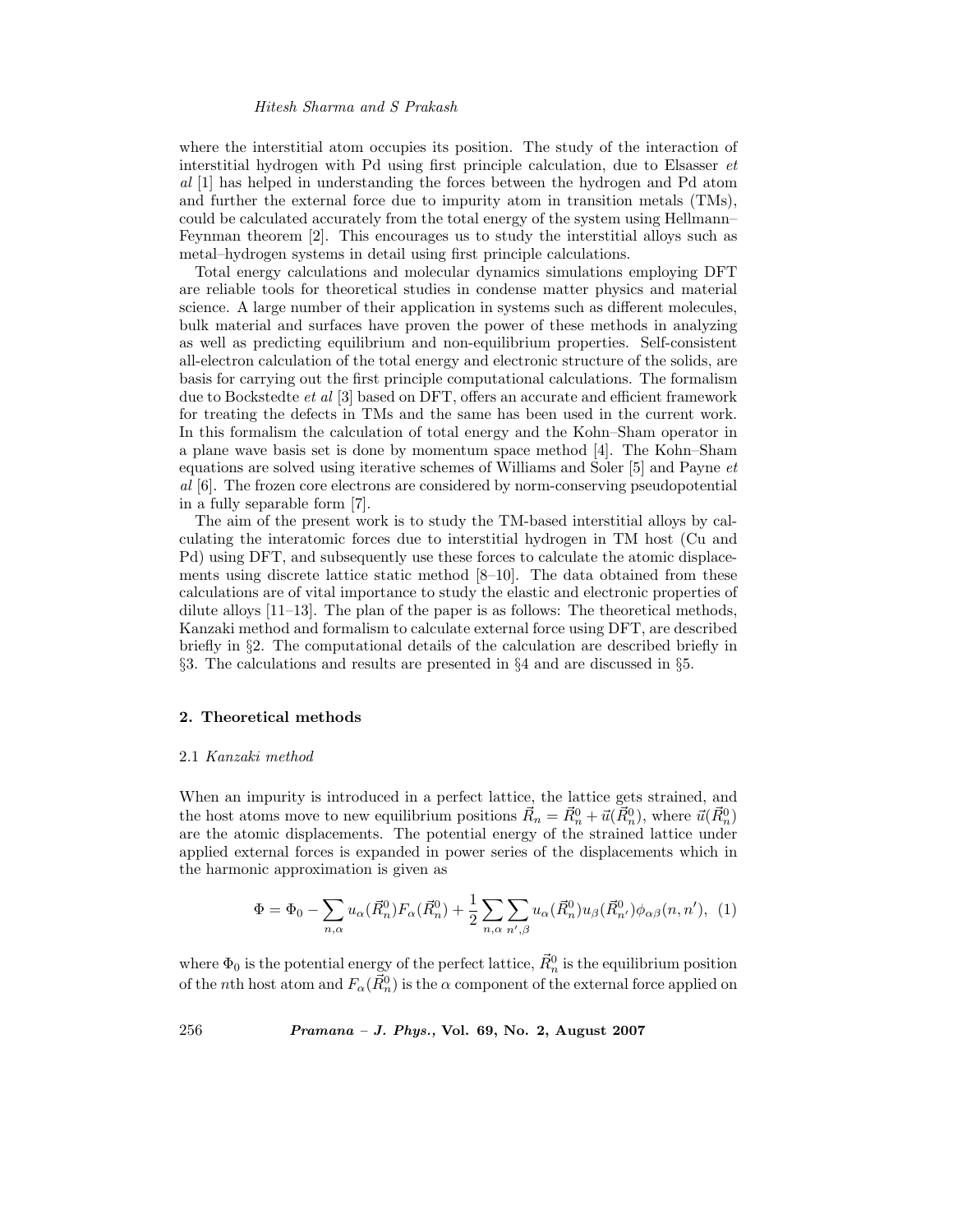the atom  $R_n^0$  and  $\phi_{\alpha\beta}(n, n')$  are the force constants which obey crystal symmetries. The equilibrium values of  $u(R_n^0)$  are obtained by minimizing  $\Phi$  with respect to  $u_{\alpha}(R_n^0)$ , which gives

$$
F_{\alpha}(\vec{R}_n^0) = \sum_{n',\beta} \phi_{\alpha\beta}(n,n') u_{\beta}(\vec{R}_{n'}^0).
$$
\n(2)

Evidently the displacements can be evaluated if  $F_\alpha(\vec{R}_n^0)$  and  $\phi_{\alpha\beta}(n, n')$  are known. In the Kanzaki lattice static method the displacements are expanded in normal co-ordinates as  $u_\alpha(\vec{R}_n^0) = \sum_{\vec{q}} Q_\alpha(\vec{q}) \exp(i\vec{q} \cdot \vec{R}_n^0)$ , where  $\vec{q}$  is a wave vector and the expansion coefficients  $\vec{Q}(\vec{q})$  are normal co-ordinates known in dynamical theory. Since we are considering a periodic superlattice of defects, the wave vectors  $\vec{q}$  must satisfy periodic boundary conditions, and all such physically distinct  $\vec{q}$  vectors will be contained within the first Brillouin zone.  $\vec{Q}(\vec{q})$  are in general, complex and, to ensure the reality condition for displacements, we must have  $Q(-q) = Q^*(q)$ , where the asterisk stands for the complex conjugate. Using  $\vec{Q}(\vec{q})$ , one gets the Fourier transform of the total energy  $\Phi$  of the strained lattice as

$$
\Phi = \Phi_0 - \sum_{\alpha q} F_{\alpha}(\vec{q}) Q_{\alpha}(\vec{q}) + \frac{N}{2} \sum_{\alpha \beta} \sum_{q} \phi_{\alpha \beta}(\vec{q}) Q_{\alpha}(\vec{q}) Q_{\beta}(\vec{q}), \tag{3}
$$

where N is the number of lattice points in the crystal and  $F_{\alpha}(\vec{q})$  and  $\phi_{\alpha\beta}(\vec{q})$  are the Fourier transforms of  $F_{\alpha}(\vec{R}_n^0)$  and  $\phi_{\alpha\beta}(n - n')$ , respectively. Using equilibrium condition in the Fourier space, eq. (3) gives

$$
\sum_{\beta} \left[ N \phi_{\alpha\beta} (-\vec{q}) Q_{\beta} (\vec{q}) - F_{\beta} (\vec{q}) \delta_{\alpha\beta} \delta_{-\vec{q},\vec{q}} \right] = 0. \tag{4}
$$

Equation (4) gives three simultaneous equations for three components  $Q_{\beta}(q)$  for each value of q. If  $\phi_{\alpha\beta}(q)$  and  $F_{\beta}(q)$  are known, eq. (4) can be solved for  $Q(q)$ which, in turn, gives  $u_{\alpha}(\vec{R}_n^0)$ .

In metallic crystals the ions are screened by the conduction electrons thereby decreasing the potential faster. It has been found that in d-band metals the screening is very heavy [14,15]. Therefore, major contribution to  $\phi_{\alpha\beta}(\vec{q})$  and  $F_{\alpha}(\vec{q})$  arises from the few NNs. Including the interactions up to 1NNs,  $\phi_{\alpha\beta}(\vec{q})$  for fcc structure can be derived as described in [9,10]. Similarly, the external force due to interstitial impurity at octahedral site is obtained at the 1NN shell using the Fourier transforms of  $F_{\alpha}(\vec{R}_n^0)$ , for the interstitial impurity which gives

$$
F_{\alpha}(q) = i2F_{\rm I}\sin\left(\frac{q_{\alpha}a}{2}\right),\tag{5}
$$

where  $F<sub>I</sub>$  is the force acting on the 1NN site of the interstitial impurity. Similarly considering the 2NN's shell of the impurity, we get

$$
F_{\alpha}(q) = i \frac{8}{\sqrt{3}} F_{\text{II}} \sin\left(\frac{q_{\alpha} a}{2}\right) \cos\left(\frac{q_{\beta} a}{2}\right) \cos\left(\frac{q_{\gamma} a}{2}\right),\tag{6}
$$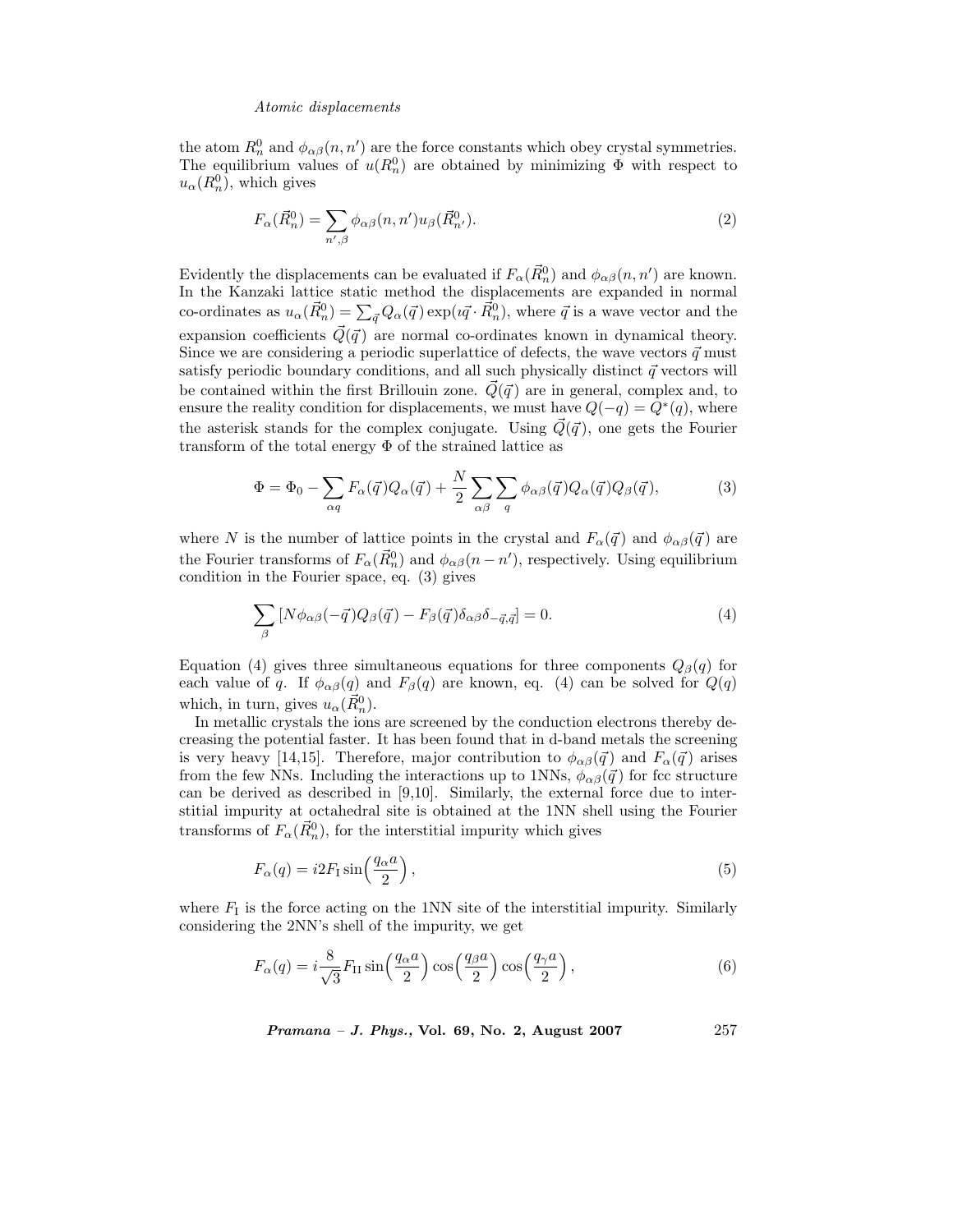where  $F_{II}$  is the force acting on the 2NN site of the interstitial impurity. With the knowledge of  $\phi_{\alpha\beta}(\vec{q})$  and  $F_{\alpha}(\vec{q}),$  eq. (4) is solved for  $\vec{Q}(\vec{q})$  for radial forces on the 1NNs and 2NNs of impurity. These values of  $\vec{Q}(\vec{q})$  are used to calculate the atomic displacements. The sum is replaced by integration and  $\vec{u}(\vec{R}_n^0)$  are calculated for different values of  $\vec{R}_{n}^{0}$  using quadrature method for numerical integration.

# 2.2 *Evaluation of external force*

The external force exerted due to interstitial hydrogen in Cu and Pd are evaluated self-consistently from the total energy of the defect system (host lattice + impurity) in the DFT formalism. For a more accurate evaluation of interatomic forces, the quantum electronic structure of the system must be precisely known, which is obtained by solving the many-body Schrödinger equation for host–impurity system, which is given as

$$
H_{\rm MB} = \sum_{\mu} \frac{\hat{P}_{\mu}^2}{2M_{\mu}} + \sum_{i} \frac{\hat{p}_{\mu}^2}{2m} + \frac{1}{2} \sum_{ij} \frac{1}{|\vec{r}_{i} - \vec{r}_{j}|} - \sum_{\mu i} \frac{Z_{\mu}}{|\vec{r}_{i} - \vec{R}_{\mu}|} + \frac{1}{2} \sum_{\mu \nu} \frac{Z_{\mu} Z_{\nu}}{|\vec{R}_{\mu} - \vec{R}_{\nu}|},
$$
\n(7)

where  $Z_{\mu}$  and  $M_{\mu}$  are ionic charges and masses and  $\hat{P}_{\mu}$  and  $\hat{p}_{i}$  are momentum operator for ions and electrons, m is the electron mass,  $r_i$  and  $R_{\nu}$  are the electronic and atomic coordinates respectively. To solve eq. (7) rigorously, the electron and ionic motions are decoupled using Born–Oppenheimer approximation.

$$
H_{\rm MB} = \sum_{\mu} \frac{\hat{P}_{\mu}^2}{2M_{\mu}} + E(\{\vec{R}_{\mu}\}),\tag{8}
$$

$$
\left(H_{\rm MB} - \sum_{\mu} \frac{\hat{P}_{\mu}^2}{2M_{\mu}}\right) \Psi_{\{\vec{R}_{\mu}\}}(\vec{r}_i) = E(\{\vec{R}_{\mu}\}) \Psi_{\{\vec{R}_{\mu}\}}(\vec{r}_i),\tag{9}
$$

where  $E(\{\vec{R}_{\mu}\})$  is the ground state energy of an electron system with frozen ionic coordinates  $\{\vec{R}_{\mu}\}\$  and  $\Psi_{\{R_{\mu}\}}(\{\vec{r}_i\})$  is the many-body electron wave function. The atomic forces can then be obtained from ground state energy using Hellmann– Feynman theorem (i.e. taking partial derivatives of  $E(\{\vec{R}_{\mu}\})$ ) [2]

$$
F_{\nu} = -\frac{\partial E(\{\vec{R}_{\mu}\})}{\partial \vec{R}_{\nu}}.\tag{10}
$$

The calculation of the ground energy  $E(\{\vec{R}_{\mu}\})$ , as well as its derivative become more accurate and tractable with mean field theory approach using density functional theory (DFT). DFT methods are based on Hohenberg–Kohn theorem [16]. The total energy of the system is defined as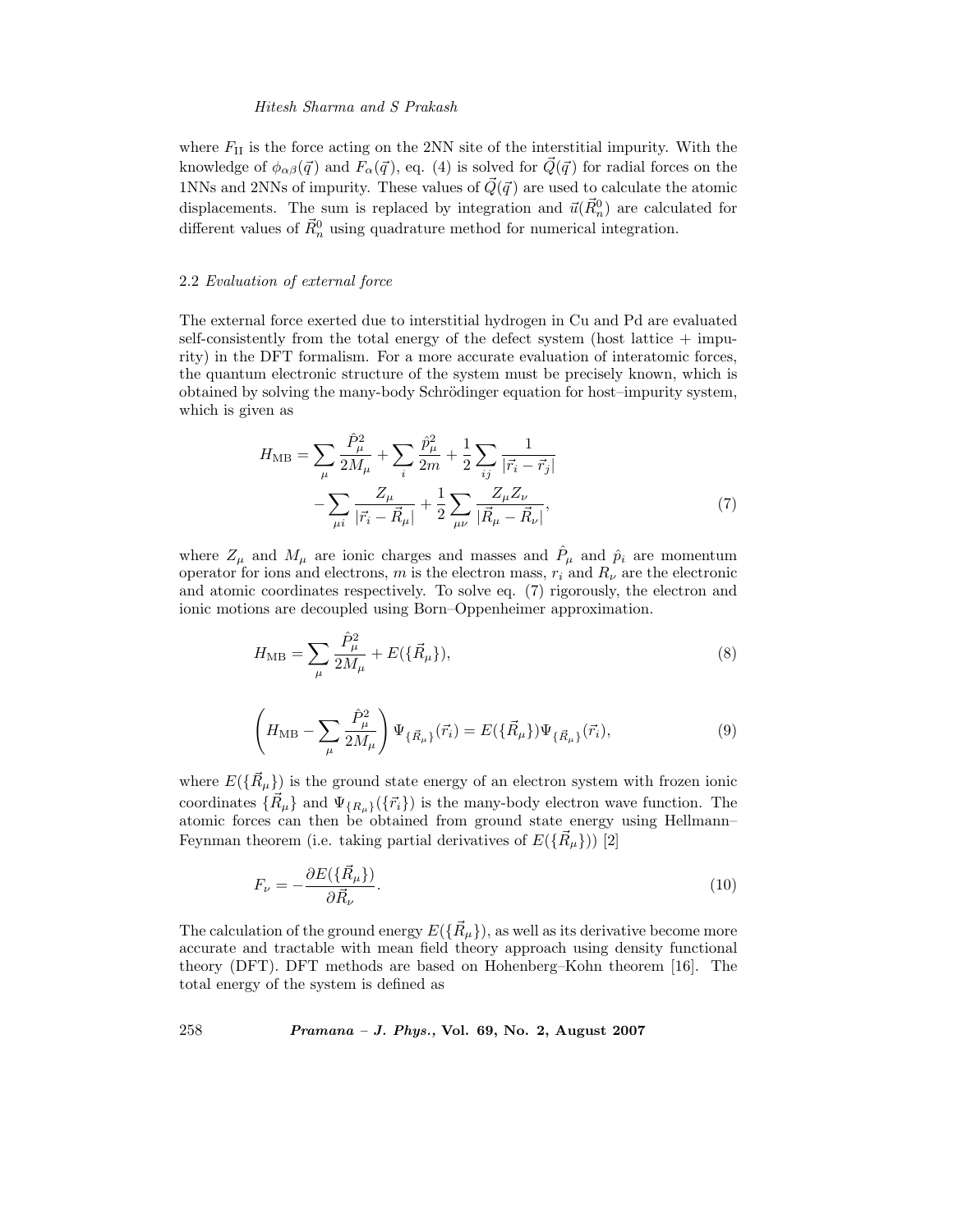$$
E(\{\vec{R}_{\mu}\}) = E[\rho_{\rm gs}(\vec{r})] + \frac{1}{2} \sum_{\mu,\nu} \frac{Z_{\mu} Z_{\nu}}{|\vec{R}_{\mu} - \vec{R}_{\nu}|},\tag{11}
$$

where the energy  $E[\rho_{gs}(\vec{r})]$  represents the electronic part of the total energy  $E(\{\vec{R}_{\mu}\})$  and second part represents the ionic part. Here instead of solving the true many-body eq. (9) in order to find  $E(\{\vec{R}_{\mu}\})$ , we only need to find a minimum of the functional  $E[\rho]$ . The ionic part of the total energy is evaluated using Coulombic interactions approximated by Ewald convergence method [17]. The cost of this great simplification is that we actually do not know the exact form of the functional  $E[\rho]$ . Nevertheless, this problem is solved by applying the method of Kohn and Sham [16]. In this method the electronic energy functional  $E[\rho(\vec{r})]$  is split into four parts, i.e.

$$
E[\rho] = T_{\rm e}[\rho] + E_{\rm ion}[\rho] + E_{\rm H}[\rho] + E_{\rm xc}[\rho],\tag{12}
$$

where  $T_{\rm e}[\rho]$  is the kinetic energy of electrons and  $E_{\rm ion}[\rho]$  is the energy of electron–ion interaction, i.e.

$$
E_{\rm ion}[\rho] = \int V_{\rm ion}(r')\rho(r')dr', \quad V_{\rm ion} = -\sum_{\mu} \frac{Z_{\mu}}{|\vec{r} - \vec{R}_{\mu}|},\tag{13}
$$

where  $V_{\text{ion}}$  is the electron–ion interaction potential, which is replaced by effective soft pseudopotential to enable efficient use of a plane-wave basis. The pseudopotential method [7] exploits the fact that for most of the atomic species the core electrons only weakly participate in the chemical bonding in the solid and thus their contributions can be approximated by smooth and slow varying potential, which increases the computational efficiency.  $E_H[\rho]$  is the energy of classical Hartree electron–electron interaction given as

$$
E_{\rm H}[\rho] = \frac{1}{2} \int V_{\rm H}(\vec{r}) \rho(\vec{r}) d\vec{r},
$$

where Hartree potential

$$
V_{\rm H}(\vec{r}) = \int \frac{\rho(\vec{r}')}{|\vec{r} - \vec{r}'|} d\vec{r},\tag{14}
$$

and finally  $E_{\rm xc}$  is the term that accounts for electronic exchange and correlation effects. We can write a formal expression for an exchange-correlation potential using the functional derivative, i.e.

$$
V_{\rm xc}(\vec{r}) = \frac{\delta E_{\rm xc}[\rho]}{\rho(\vec{r})}.
$$
\n(15)

 $T_{e}[\rho]$  is the kinetic energy of a system of non-interacting electrons with electroncharge density equal to  $\rho(\vec{r})$ , i.e.

$$
T_{\rm e}(\rho) = 2 \sum_{iocc} \left\langle \phi_i \left| -\frac{1}{2m} \nabla^2 \right| \phi_i \right\rangle,\tag{16}
$$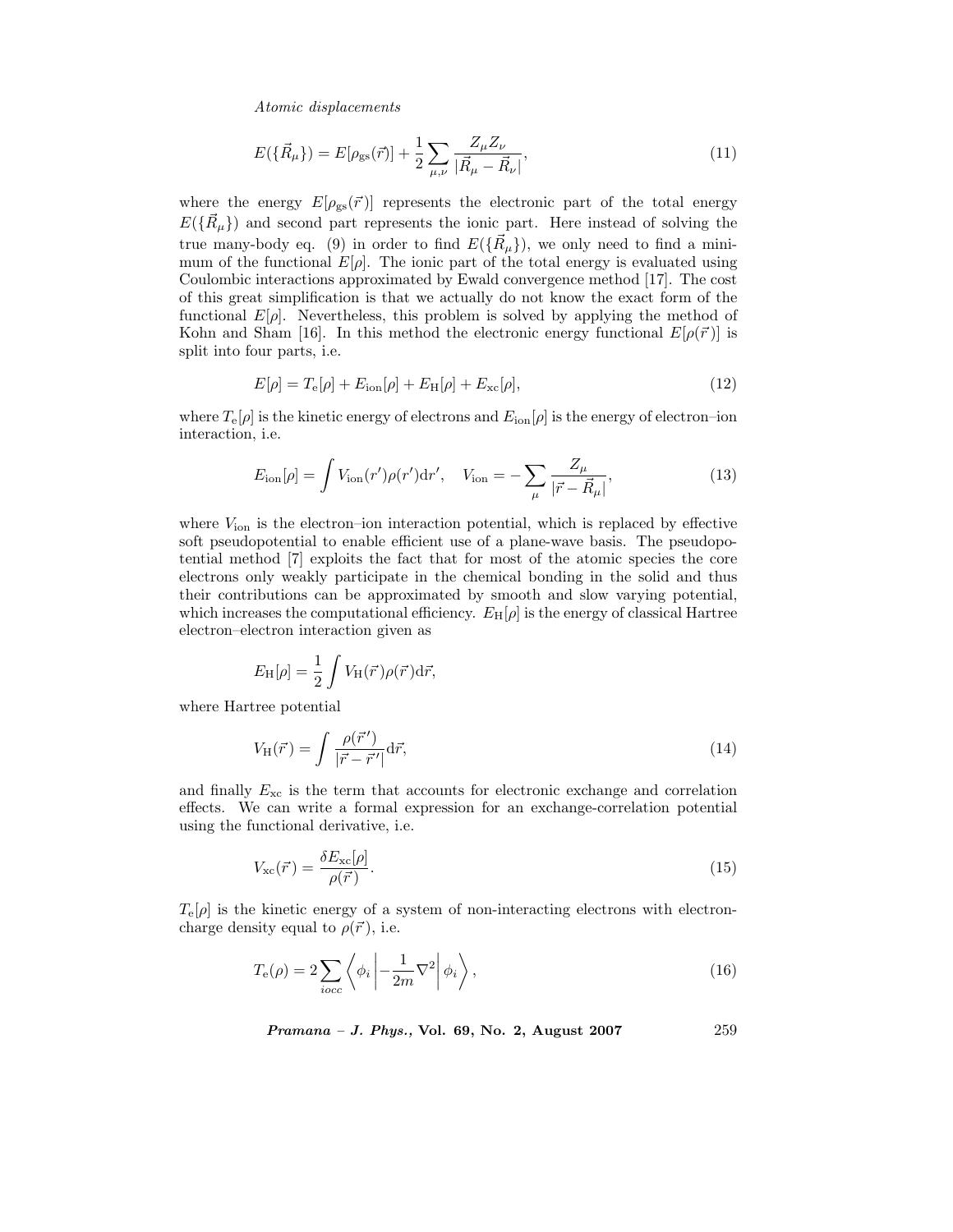where  $\rho(r)=2\sum_{i\text{occ}}|\phi_i(r)|^2$  and  $\phi_i(r)$  are the single electron orbitals. Now the variational principle can be used in eq. (12), since only the minimum value of Kohn–Sham energy functional has physical meaning. At the minimum, the Kohn– Sham energy functional is equal to the ground state energy of the system of electrons with ion positions  $\{R_{\nu}\}.$ 

# **3. Computational details**

For the calculation of total energy of a defect system, central quantities of interest are the ionic interaction <sup>V</sup>ion and atomic arrangement of atoms in the system. The ionic interactions as described using eq. (13) are considered through normconserving pseudopotential in a fully separable form [7]. The exchange-correlation interactions are considered through GGA [18] while calculating the pseudopotential. The transferability of the pseudopotential is examined by examining scattering properties by taking logarithmic derivative at the core cut-off radius, and calculating the excitation energies of the free pseudoatom.

The ionic pseudopotentials for H, Cu, and Pd are generated using the *ab initio* method [7]. The hydrogen pseudopotential is calculated in scalar-relativistic mode, with number of valence states = 1 and  $l_{\text{max}} = 1$ . The core cut-off radius for hydrogen  $r_{\text{cut}} = 0.78$  a.u. The variation of the ionic pseudopotential involving only **s** wave function shows minima at  $r = 0.3$  a.u. and becomes nearly constant beyond  $r = 5$  a.u. For Cu pseudopotential, we use  $Z = 29.0$ , valence electrons  $= 11$ , core states = 5, valence states = 2,  $l_{\text{max}} = 3$  and core cut-off radius is fixed at  $r_{\text{cut}} = 2.1$ a.u. The s-, p-components are small and nearly constant while d-component is strongly attractive and shows minima at about  $r = 0.2$  a.u. Cu ionic pseudopotential becomes nearly constant for  $r > 2$  a.u. For Pd pseudopotential calculation, we use  $Z = 46.00$ , valence electrons = 10, core states = 8, valence states = 2,  $l_{\text{max}} = 3$ and  $r_{\text{cut}} = 3.15$  a.u. It is interesting to note that the ionic pseudopotential for Pd is not the same as for Cu. The s-component has a minimum at  $r = 1.5$  a.u., while p-component is increasing steadily. The d-component has the broad minima at  $r = 0.7$  a.u. and the potential becomes constant at large distance. The pseudopotential for Pd ions is weaker than the Cu ion. The pseudopotential for Cu is short-ranged as components to the pseudopotential for hydrogen and Pd ion. Interestingly the hydrogen pseudopotential is feeble but long-ranged and extending its effect for the distant host atom.

For electronic structure calculations, the geometry of the atomic arrangement in the system (interstitial hydrogen in fcc lattice) is defined through structure factor. We consider the cluster of  $M_{32}H$  shell (where  $M = Cu$  and Pd) for total energy calculation using eq. (7). For solving eq. (7), we use the computational procedure developed by Bockstedte *et al* [3]. The exchange-correlation energy are evaluated using GGA with the same set of parameters as used to generate pseudopotential [18].

The initial wave functions  $|\phi_{i,k}^0\rangle$  are calculated by explicit diagonalization of the the Kohn–Sham operator in the mixed basis set. After each iteration step the wave function  $|\phi_{ik}\rangle$  is ortho-normalized by Grahm–Schmidt scheme. We use energy cutoff limit for plane waves as  $E_{\text{cut}} = 12 \text{ Ry}$  and for the initial wave function the energy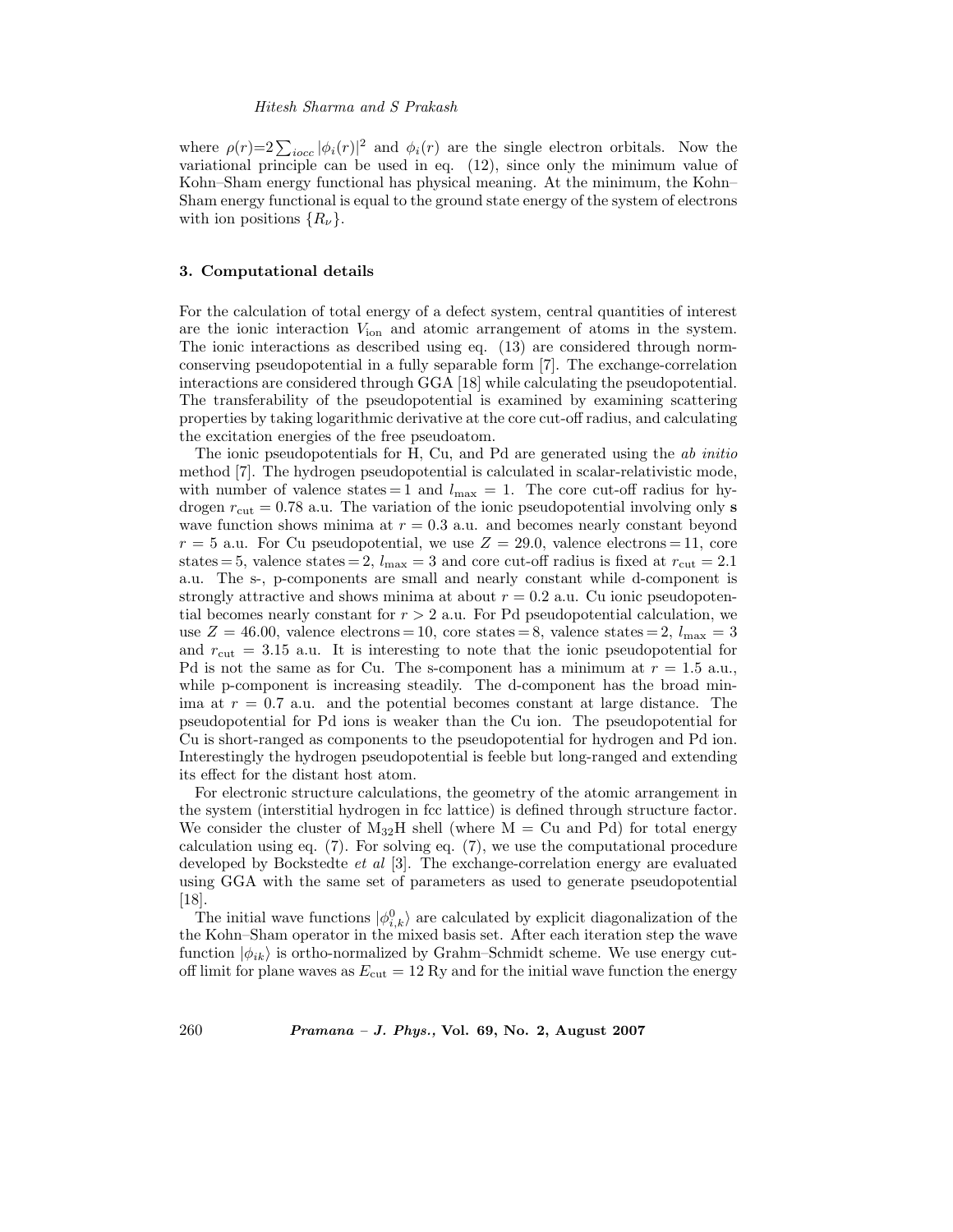**Table 1.** Some physical parameters (in a.u.) for Cu and Pd. *a* is the lattice constant,  $Z$  is the number of electrons in the outer orbit, and  $A_1$  and  $B_1$  are force constants for Cu and Pd. *F*<sup>I</sup> and *F*II (a.u.) are hydrogen-induced forces at the first and second nearest neighbors.

| Host | $\boldsymbol{a}$ | ∠  | $A_1$   | $B_1$     | Fт     | $F_{\rm II}$ |
|------|------------------|----|---------|-----------|--------|--------------|
| Cu   | 6.82             | 11 | 0.01567 | $-0.0035$ | 0.0269 | 0.0013       |
| Pd   | 7.35             | 10 | 0.0400  | $-0.0094$ | 0.0372 | 0.0025       |

cut-off is  $E_{\text{cut}} = 8$  Ry. The damped Joannoupolos algorithm [19,20] is used for wave function iteration to minimize the energy of the system, and obtain convergence. The interatomic forces are calculated using eq. (10) at the atomic site. Since atomic displacements due to interstitial hydrogen are calculated using Kanzaki method, the atomic forces are required at the fixed lattice points. Therefore, lattice is not allowed to relax, i.e. the positions of the atoms are kept fixed while calculating the forces at the required positions.

# **4. Calculations and results**

We have used theoretical methods described in §2 to calculate the lattice distortion produced by interstitial hydrogen in Cu and Pd. The quantity of central interest in evaluating the strain field due to interstitial hydrogen is the interatomic forces between a hydrogen atom and the surrounding host metal. In the present work, the forces calculated from total energy calculation using DFT are presented in table 1. The force constants  $A_1$  and  $B_1$  defined in [8,9] are also used in the present calculations and are given in table 1. The norm-conserving pseudopotential in fully separable form is used for calculating the total energy of the metal–hydrogen system, the computational details for which are explained in brief in §3.

These calculated values of  $F_I$ ,  $F_{II}$ ,  $A_1$  and  $B_1$  are used to calculate  $\phi_{\alpha\beta}(\vec{q})$  and hence  $\vec{Q}(\vec{q})$ , with the help of eq. (4). The inverse Fourier transform of  $\vec{Q}(\vec{q})$  gives  $\vec{u}(\vec{R}_n^0)$ . The numerical calculations are simplified if we integrate over the cube of edge  $4\pi/a$  which inscribes the first Brillouin zone (BZ) and using the fact that, for any function  $F(q)$ 

$$
\int_{\text{BZ}} F(q) \text{d}q = \frac{1}{2} \int_{\text{cube}} F(q) \text{d}q \tag{17}
$$

for fcc structures. The integration is carried out by the Gaussian quadrature method.

The atomic displacements of 22NNs due to interstitial hydrogen at octahedral site in Cu and Pd are given in tables 2 and 3. The nature of the atomic displacements of NNs for Cu and Pd is the same. The first 4NNs of hydrogen move away from the hydrogen, and fifth NNs show contraction towards the hydrogen atom. Then again next 4NNs move away from hydrogen and fifth towards hydrogen. Over all only few NNs move towards the impurity and most of them move away from the impurity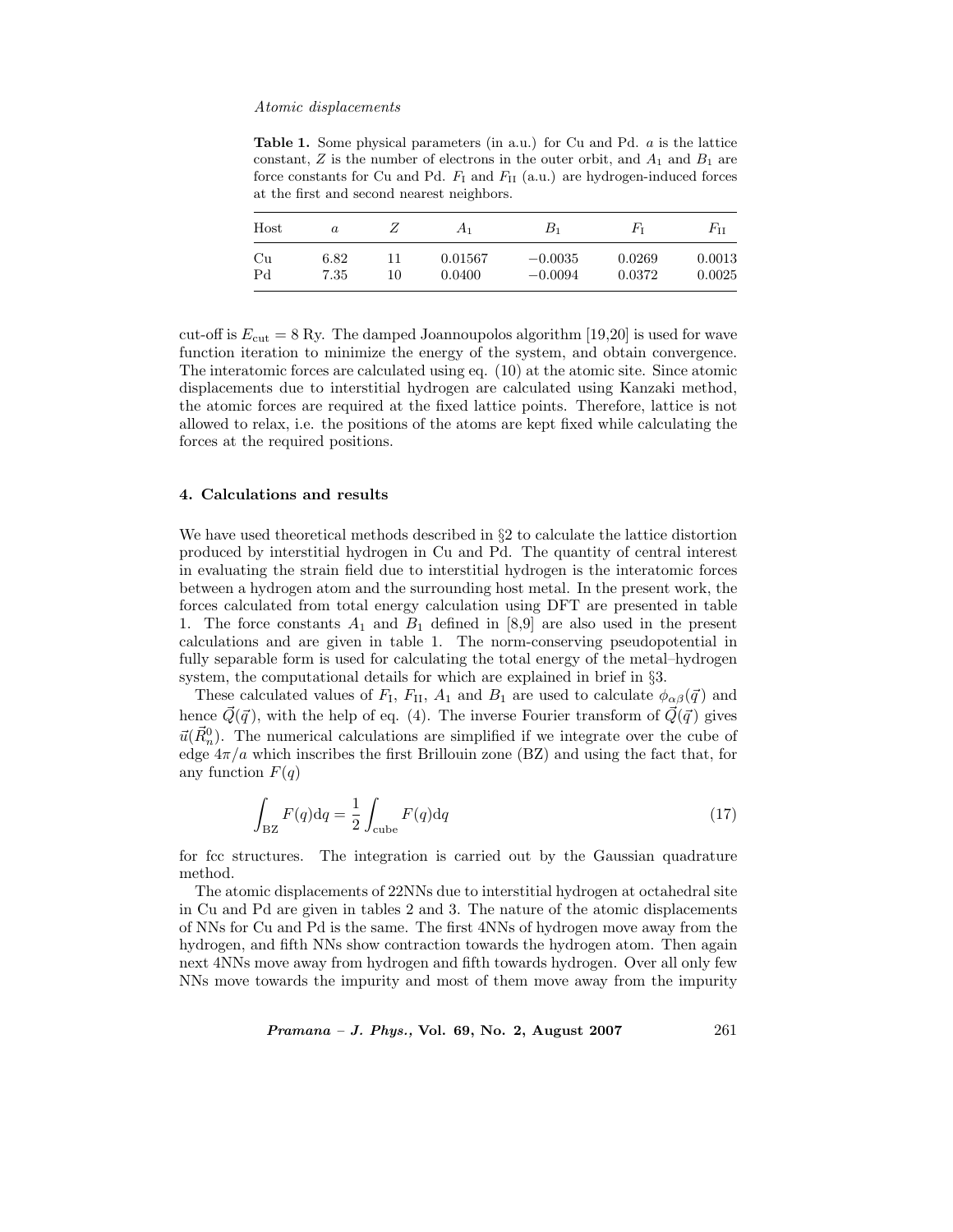| $(n_1, n_2, n_3)$ | $u_x$     | $u_y$     | $u_z$     | u      |
|-------------------|-----------|-----------|-----------|--------|
| 100               | 0.3552    | 0.0000    | 0.0000    | 0.3552 |
| 111               | 0.0159    | 0.0159    | 0.0159    | 0.0275 |
| 210               | 0.0554    | 0.0699    | 0.0000    | 0.0891 |
| 221               | 0.0270    | 0.0270    | 0.0294    | 0.0482 |
| 300               | $-0.0391$ | 0.0000    | 0.0000    | 0.0391 |
| 311               | 0.0106    | 0.0214    | 0.0214    | 0.0321 |
| 320               | 0.0219    | 0.0328    | 0.0000    | 0.0394 |
| 331               | 0.0206    | 0.0206    | 0.0144    | 0.0325 |
| 333               | 0.0214    | 0.0214    | 0.0214    | 0.0371 |
| 410               | $-0.0232$ | $-0.0004$ | 0.0000    | 0.0233 |
| 421               | 0.0051    | 0.0130    | 0.0069    | 0.0155 |
| 430               | 0.0122    | 0.0182    | 0.0000    | 0.0219 |
| 432               | 0.0164    | 0.0171    | 0.0129    | 0.0270 |
| 441               | $-0.0017$ | $-0.0017$ | $-0.0011$ | 0.0031 |
| 443               | 0.0146    | 0.0146    | 0.0060    | 0.0215 |
| 520               | 0.0160    | 0.0160    | 0.0000    | 0.0264 |
| 522               | $-0.0114$ | $-0.0005$ | $-0.0005$ | 0.0114 |
| 533               | 0.0030    | 0.0043    | 0.0043    | 0.0061 |
| 540               | 0.0102    | 0.0099    | 0.0000    | 0.0173 |
| 544               | 0.0086    | 0.0117    | 0.0117    | 0.0145 |
| 630               | 0.0122    | 0.0109    | 0.0000    | 0.0196 |
| 641               | $-0.0058$ | 0.0004    | 0.0001    | 0.0059 |

**Table 2.** Atomic displacements (a.u.) of the NNs of hydrogen at octahedral site in the Cu metal.  $(n_1, n_2, n_3)$  (in  $\frac{a}{2}$  units) are coordinates of the NNs and  $(u_x, u_y, u_z)$  are the Cartesian components of the atomic displacement.

atom, and therefore lattice shows expansion. The displacements are oscillatory in nature but decreasing in magnitude with increase in the NNs distance. The maximum displacement is at 1NNs of hydrogen and Cu atoms are displaced more than Pd atoms. The maximum displacement of 7.36% and 4.3% of 1NN distance is found at the 1NNs of hydrogen in Cu and Pd respectively in our calculation as these atomic displacements are significant up to the first few NNs only. Thus hydrogen causes significant lattice expansion due to its interstitial location. The volume change is calculated considering the displacements up to 2NNs of the hydrogen atom. The calculated fractional relative change in the volume  $(\Delta V/V)$  is 0.177 and 0.145 for CuH and PdH systems. The experimental value of fractional change in volume for PdH system are found in the range of 0.20 to 0.13 for different concentrations of hydrogen in Pd, with average value  $0.19\pm0.01$  [19,20]. However, the volume change may be estimated from Elsasser *et al* [1] results for the trace of the dipole tensor and the bulk modulus of Pd. For  $Pd_{32}H$ , Tr  $P = 7.0$  eV and  $\Delta V/V$  for H at the octahedral site is 0.134, which is close to the one calculated in this paper. These numbers are in reasonable qualitative agreement.

The calculated atomic displacements up to 2NNs are used to calculate the impurity-induced relaxation energy  $E_r$  which is given as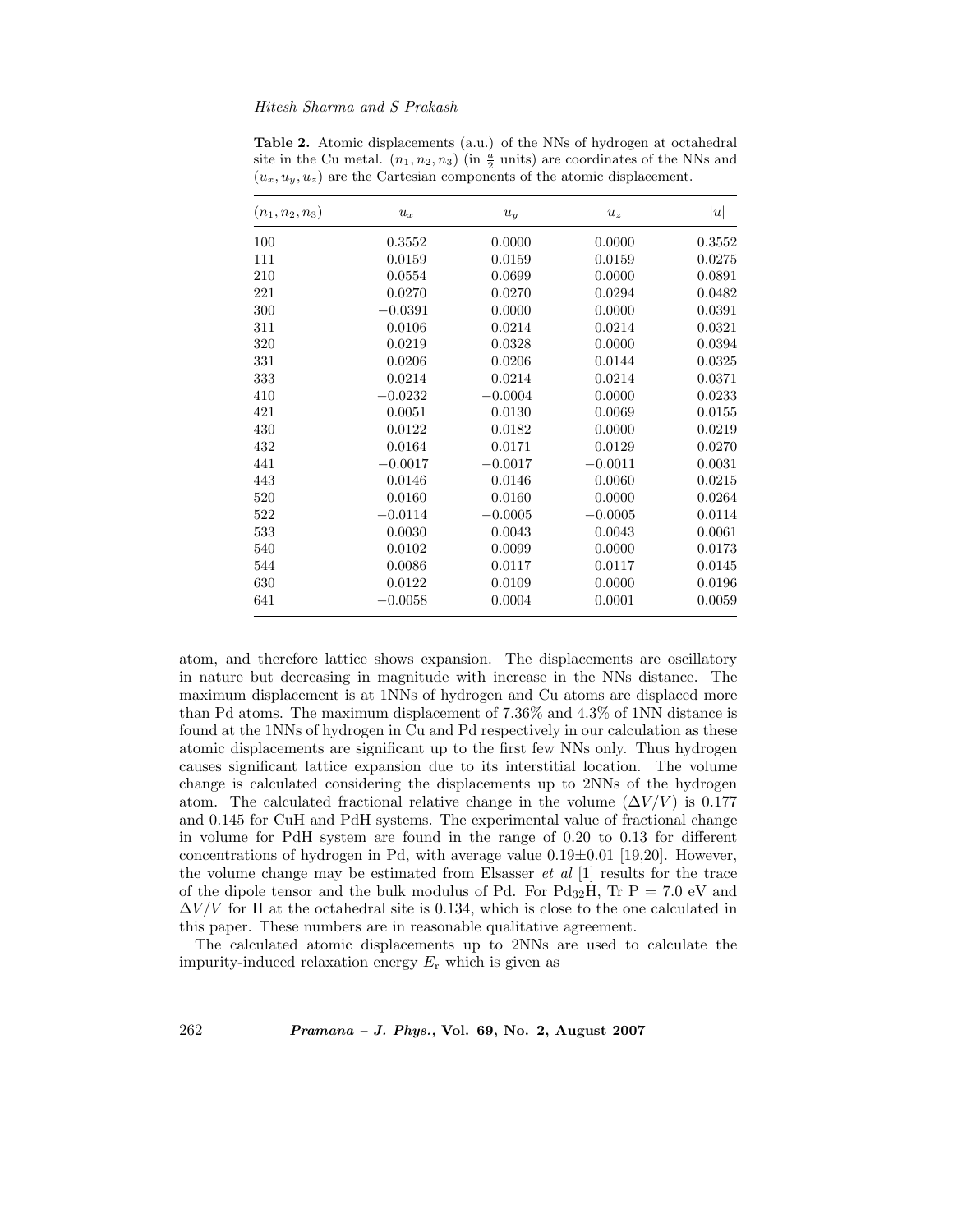|  | <b>Table 3.</b> Atomic displacements (a.u.) of the NNs of hydrogen at octahedral                |
|--|-------------------------------------------------------------------------------------------------|
|  | site in the Pd metal. $(n_1, n_2, n_3)$ (in $\frac{a}{2}$ units) are coordinates of the NNs and |
|  | $(u_x, u_y, u_z)$ are the Cartesian components of the atomic displacement.                      |

| $(n_1, n_2, n_3)$ | $u_x$     | $u_y$     | $u_z$     | u      |
|-------------------|-----------|-----------|-----------|--------|
| 100               | 0.2254    | 0.0000    | 0.0000    | 0.2254 |
| 111               | 0.0104    | 0.0104    | 0.0104    | 0.0180 |
| 210               | 0.0355    | 0.0340    | 0.0000    | 0.0491 |
| 221               | 0.0125    | 0.0125    | 0.0111    | 0.0208 |
| 300               | $-0.0021$ | 0.0000    | 0.0000    | 0.0021 |
| 311               | 0.0113    | 0.0086    | 0.0086    | 0.0166 |
| 320               | 0.0131    | 0.0145    | 0.0000    | 0.0195 |
| 331               | 0.0085    | 0.0085    | 0.0049    | 0.0129 |
| 333               | 0.0066    | 0.0066    | 0.0066    | 0.0114 |
| 410               | $-0.0004$ | 0.0019    | 0.0000    | 0.0020 |
| 421               | 0.0058    | 0.0057    | 0.0031    | 0.0087 |
| 430               | 0.0066    | 0.0072    | 0.0000    | 0.0098 |
| 432               | 0.0061    | 0.0057    | 0.0044    | 0.0094 |
| 441               | $-0.0005$ | $-0.0005$ | $-0.0002$ | 0.0007 |
| 443               | 0.0053    | 0.0053    | 0.0021    | 0.0078 |
| 520               | 0.0047    | 0.0047    | 0.0000    | 0.0077 |
| 522               | 0.0007    | 0.0019    | 0.0019    | 0.0021 |
| 533               | 0.0032    | 0.0026    | 0.0026    | 0.0048 |
| 540               | 0.0042    | 0.0032    | 0.0000    | 0.0062 |
| 544               | 0.0039    | 0.0040    | 0.0040    | 0.0056 |
| 630               | 0.0035    | 0.0029    | 0.0000    | 0.0054 |
| 641               | 0.0012    | 0.0014    | 0.0002    | 0.0018 |

$$
E_{\rm r} = -\frac{1}{2} \sum_{n\alpha} F_{n\alpha} u_{n\alpha}.
$$
\n(18)

In the present calculation  $\vec{F}$  is isotropic and tabulated values of  $F_I$ ,  $F_{II}$  in table 1 and the components of 1NN and 2NNs displacements from table 2 are used. The relaxation energy due to interstitial hydrogen in Cu is −0.076 eV and that in Pd is −0.067 eV. Therefore, hydrogen may be relatively easily mixed in Pd than in Cu which is in accordance with the experimental fact that hydrogen is less soluble in Cu than in Pd at similar conditions.

# **5. Discussion**

The interstitial alloys are unique and the strain field due to these defects has been constrained due to non-availability of reliable interatomic potential at host– interstitial distance. The DFT provided a reliable method for calculating total energy and hence the atomic forces. Here the exchange and correlation effects of electrons are included explicitly and calculated self-consistently using GGA. The norm-conserving ionic pseudopotentials are generated in separable form, in total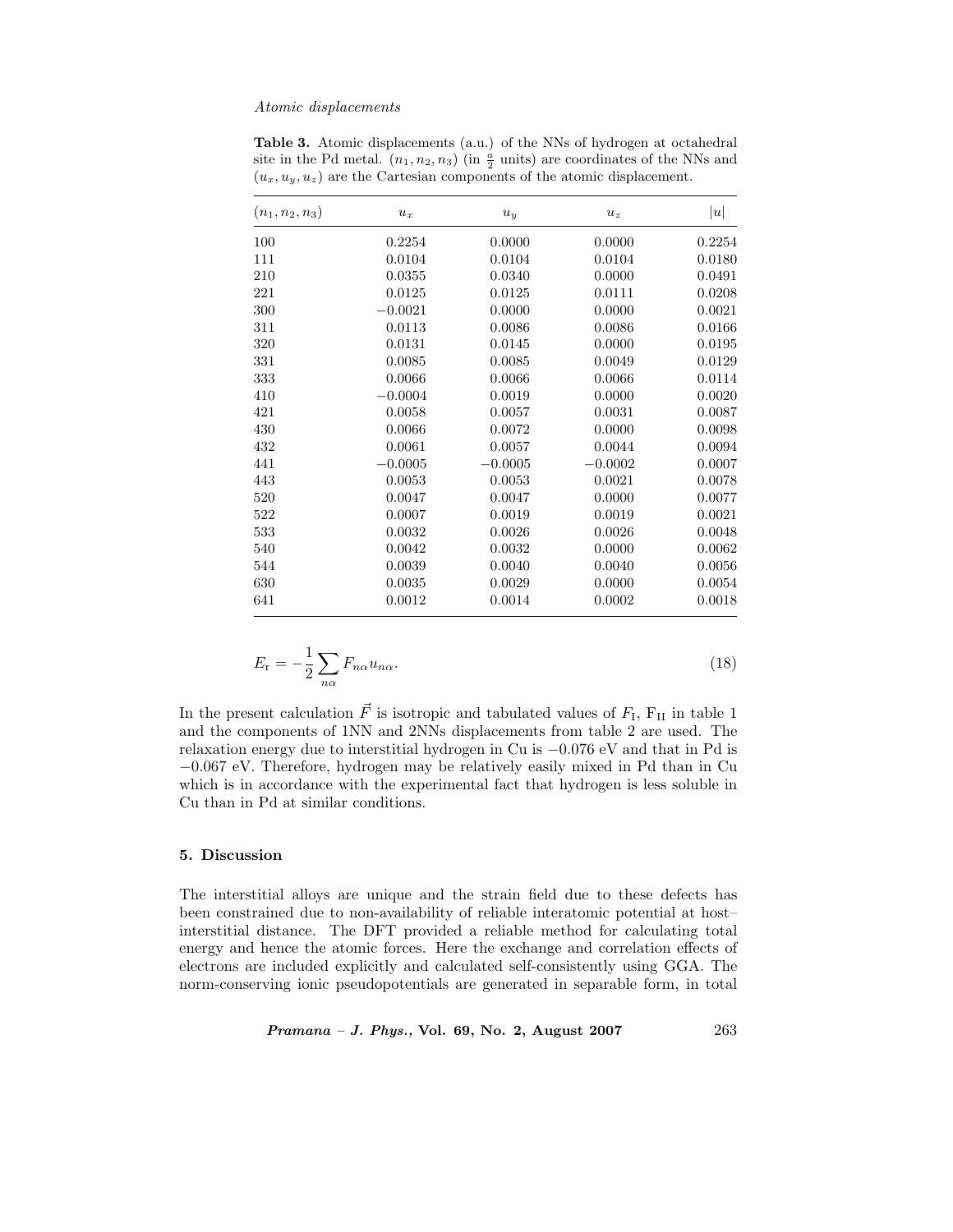energy calculation of the system. The transferability of the pseudopotential has been examined by examining scattering properties, excitation energies and chemical hardness properties of the free pseudoatom.

In the numerical calculations the cubic symmetry of the lattice is retained although the exact anisotropy of the Brillouin zone is not accounted for. This may not introduce serious error considering other simplifications in the calculations. Here we considered  $M_{32}H$  shell (M = Cu and Pd) due to our computational limitations. However, increasing the size of the shell may not influence the results to a large extent as major contribution in evaluating the interatomic forces is expected from only a few nearest neighbors. As the effective pseudopotential is extended up to  $r = 5.0$  a.u., the considerations of forces up to 2NNs do not introduce any serious error. The cluster considered is not allowed to relax, i.e. fixed coordinates, and this is in accordance with our formalism to calculate strain field, as we require forces at fixed atomic sites. The reasonable agreement of the fractional volume change calculated from tabulated displacements and the experimental value shows that the interaction of the interstitial defects in alloys are effectively described using DFT. And the discrepancies in the results may be due to approximations considered in the discrete lattice static method (Kanzaki method).

The large displacements caused by the interstitial hydrogen in Cu and Pd need careful investigation, before considering technological use of such interstitial alloys in hydrogen environment. The hydrogen storage devices can be another technological applications of such hydrogenated systems. Further, the calculated displacements are of vital importance for the calculation of electric field gradient, heat of solution, Knight shift and other important physical properties where displaced positions of Cu and Pd atoms due to hydrogen are needed.

#### **Acknowledgment**

The authors are greatly thankful to FHI98MD group, Fritz-Haber-Institut der Max-Planck-Gesellschaft, Berlin, Germany for providing their DFT code to accomplish this work.

#### **References**

- [1] C Elsasser, M Fahnle, L Schimmele, C T Chan and K M Ho, *Phys. Rev.* **B50**, 5155 (1994)
- [2] N Papanikolaou, R Zeller and P H Dederichs, *Phys. Rev.* **B55(7)**, 4157 (1997)
- [3] Michel Bockstedte, Alexander Kley, Jorg Neugebauer and Matthias Scheffer, *Comput. Phys. Commun.* **107**, 187 (1997)
- [4] J Ihm, A Zunger and M L Cohen, *J. Phys.* **C12**, 44-9 (1979)
- [5] A Williams and J Soler, *Bull. Am. Phys. Soc.* **32**, 562 (1987)
- [6] M C Payne *et al*, *Rev. Mod. Phys.* **64**, 1015 (1992)
- [7] Martin Fuchs and Matthias Scheffer, *Comput. Phys. Commun.* **119**, 67 (1999)
- [8] Hitesh Sharma and S Prakash, *Pramana J. Phys.* **59(1)**, 1 (2002)
- [9] Hitesh Sharma and S Prakash, *Chin. J. Phys.* **41**, 2 (2003)
- [10] Hitesh Sharma and S Prakash, *Int. J. Modern Phys.* **B17(12)**, 2417 (2003)